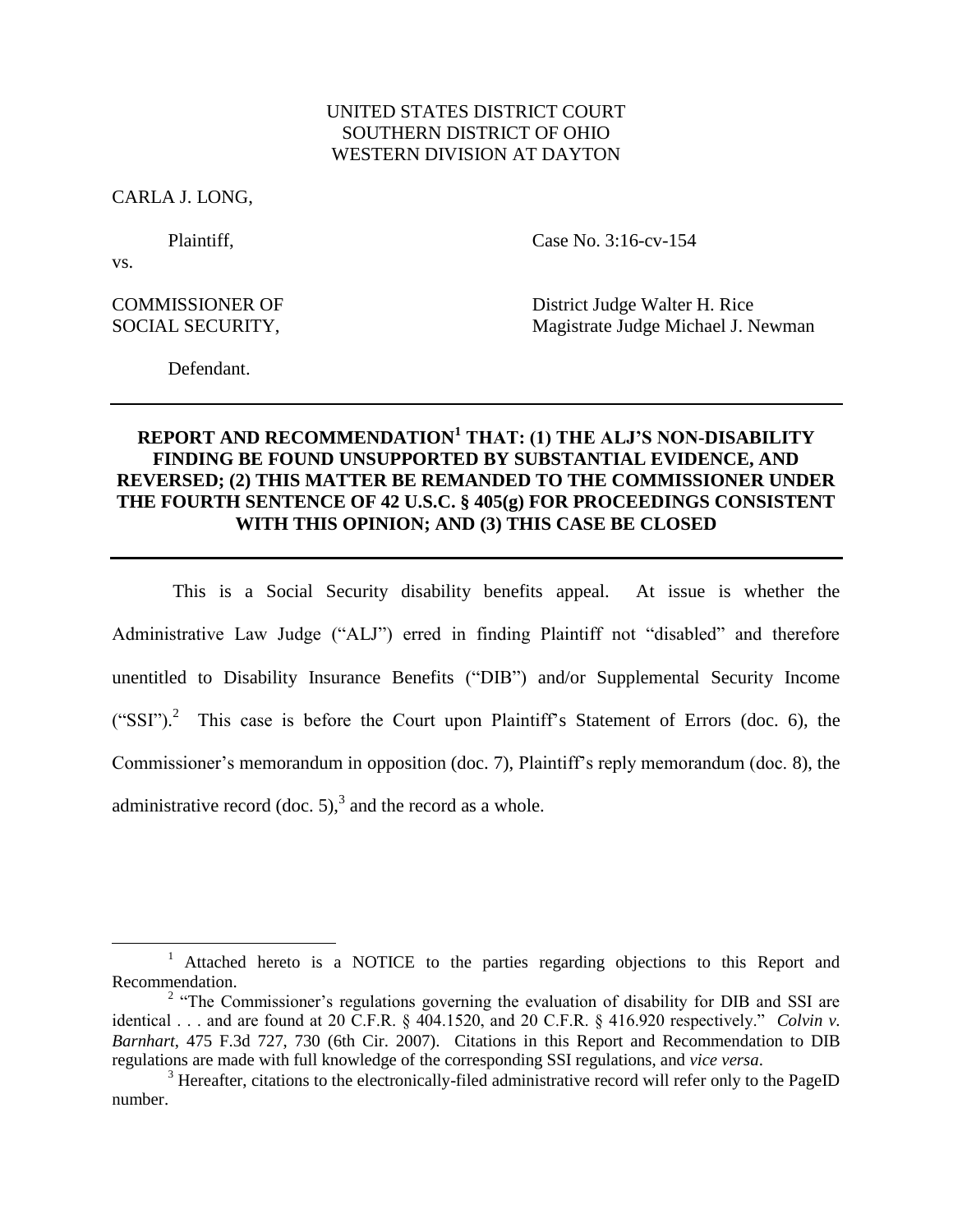### **I.**

### **A. Procedural History**

Plaintiff filed for DIB and SSI alleging a disability onset date of August 8, 2012. PageID 266-79. Plaintiff claims disability as a result of a number of alleged impairments including, *inter alia*, degenerative disc disease of the cervical and lumbar spine, posttraumatic stress disorder ("PTSD"), and depression. PageID 70. After initial denial of her applications, Plaintiff received a hearing before ALJ Irma Flottman on January 22, 2015. PageID 84-131. The ALJ issued a written decision on April 24, 2015 finding Plaintiff not disabled. PageID 68-79. Thereafter, the Appeals Council denied Plaintiff's request for review, making the ALJ's non-disability finding the final administrative decision of the Commissioner. PageID 57-59. *See Casey v. Sec'y of Health & Human Servs.*, 987 F.2d 1230, 1233 (6th Cir. 1993). Plaintiff then filed this timely appeal. *Cook v. Comm'r of Soc. Sec.*, 480 F.3d 432, 435 (6th Cir. 2007).

### **B. Evidence of Record**

The evidence of record is adequately summarized in the ALJ's decision (PageID 71-77), Plaintiff's Statement of Errors (doc. 6), the Commissioner's memorandum in opposition (doc. 7), and Plaintiff's reply (doc. 8). The undersigned incorporates all of the foregoing and sets forth the facts relevant to this appeal herein.

#### **II.**

### **A. Standard of Review**

The Court's inquiry on a Social Security appeal is to determine (1) whether the ALJ's non-disability finding is supported by substantial evidence, and (2) whether the ALJ employed the correct legal criteria. 42 U.S.C. § 405(g); *Bowen* v. *Comm'r of Soc. Sec.,* 478 F.3d 742,745- 46 (6th Cir. 2007). In performing this review, the Court must consider the record as a whole. *Hephner v. Mathews*, 574 F.2d 359, 362 (6th Cir. 1978).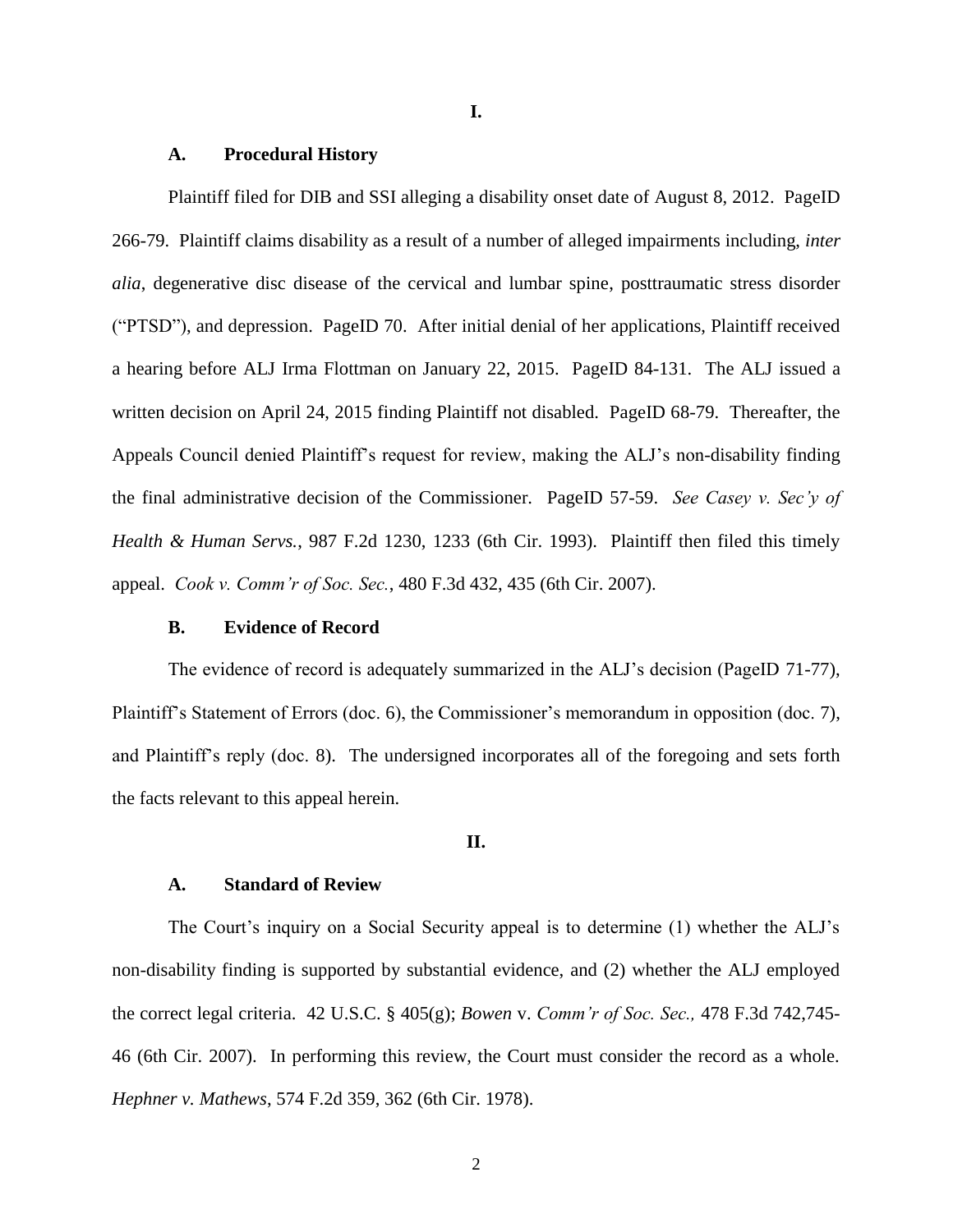Substantial evidence is "such relevant evidence as a reasonable mind might accept as adequate to support a conclusion." *Richardson v. Perales,* 402 U.S. 389, 401 (1971). When substantial evidence supports the ALJ's denial of benefits, that finding must be affirmed, even if substantial evidence also exists in the record upon which the ALJ could have found Plaintiff disabled. *Buxton v. Halter*, 246 F.3d 762, 772 (6th Cir. 2001). Thus, the ALJ has a "'zone of choice' within which he [or she] can act without the fear of court interference." *Id.* at 773.

The second judicial inquiry -- reviewing the correctness of the ALJ's legal analysis - may result in reversal even if the ALJ's decision is supported by substantial evidence in the record. *Rabbers v. Comm'r of Soc. Sec.*, 582 F.3d 647, 651 (6th Cir. 2009). "[A] decision of the Commissioner will not be upheld where the [Social Security Administration] fails to follow its own regulations and where that error prejudices a claimant on the merits or deprives the claimant of a substantial right." *Bowen*, 478 F.3d at 746.

### **B. "Disability" Defined**

To be eligible for disability benefits, a claimant must be under a "disability" as defined by the Social Security Act. 42 U.S.C. § 423(d)(1)(A). Narrowed to its statutory meaning, a "disability" includes physical and/or mental impairments that are both "medically determinable" and severe enough to prevent a claimant from (1) performing his or her past job and (2) engaging in "substantial gainful activity" that is available in the regional or national economies. *Id.*

Administrative regulations require a five-step sequential evaluation for disability determinations. 20 C.F.R. § 404.1520(a)(4). Although a dispositive finding at any step ends the ALJ's review, *see Colvin v. Barnhart*, 475 F.3d 727, 730 (6th Cir. 2007), the complete sequential review poses five questions:

- 1. Has the claimant engaged in substantial gainful activity?
- 2. Does the claimant suffer from one or more severe impairments?
	- 3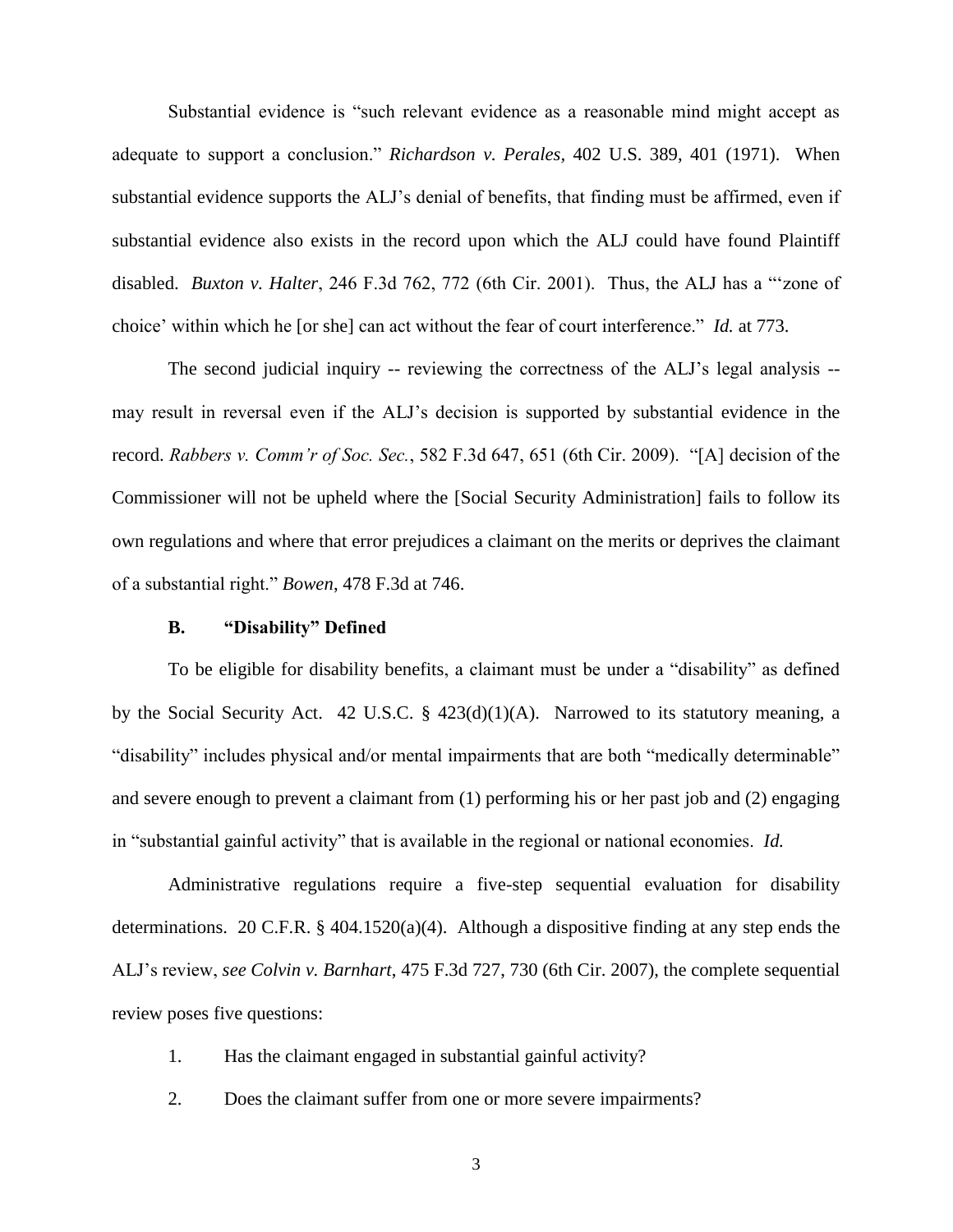- 3. Do the claimant's severe impairments, alone or in combination, meet or equal the criteria of an impairment set forth in the Commissioner's Listing of Impairments (the "Listings"), 20 C.F.R. Subpart P, Appendix 1?
- 4. Considering the claimant's RFC, can he or she perform his or her past relevant work?
- 5. Assuming the claimant can no longer perform his or her past relevant work -- and also considering the claimant's age, education, past work experience, and RFC -- do significant numbers of other jobs exist in the national economy which the claimant can perform?

20 C.F.R. § 404.1520(a)(4); *see also Miller v. Comm'r of Soc. Sec.,* 181 F. Supp.2d 816, 818 (S.D. Ohio 2001). A claimant bears the ultimate burden of establishing disability under the Social Security Act's definition. *Key v. Comm'r of Soc. Sec.*, 109 F.3d 270, 274 (6th Cir. 1997).

### **III.**

In her Statement of Errors, Plaintiff argues that the ALJ erred by improperly weighing opinion evidence. Doc. 6 at PageID 662-70. The undersigned concludes that the ALJ erred in weighing the opinion of the medical sources offering opinions concerning Plaintiff's mental health limitations, including treating clinical psychologist Kristin Rodzinka, Ph.D. The undersigned does not reach the merits as to whether the ALJ also erred in weighing opinions concerning Plaintiff's physical limitations but, nevertheless, on remand, the ALJ should reassess and reweigh all opinion evidence anew.

Until March 27, 2017, "the Commissioner's regulations [which apply to this appeal] establish[ed] a hierarchy of acceptable medical source opinions[.]" *Snell v. Comm'r of Soc. Sec.*, No. 3:12-cv-119, 2013 WL 372032, at \*9 (S.D. Ohio Jan. 30, 2013). In descending order, these medical source opinions are: (1) treaters; (2) examiners; and (3) record reviewers. *Id*. Under the regulations in effect prior to March 27, 2017, the opinions of treaters are entitled to the greatest deference because they "are likely to be . . . most able to provide a detailed, longitudinal picture of [a claimant's] medical impairment(s) and may bring a unique perspective to the medical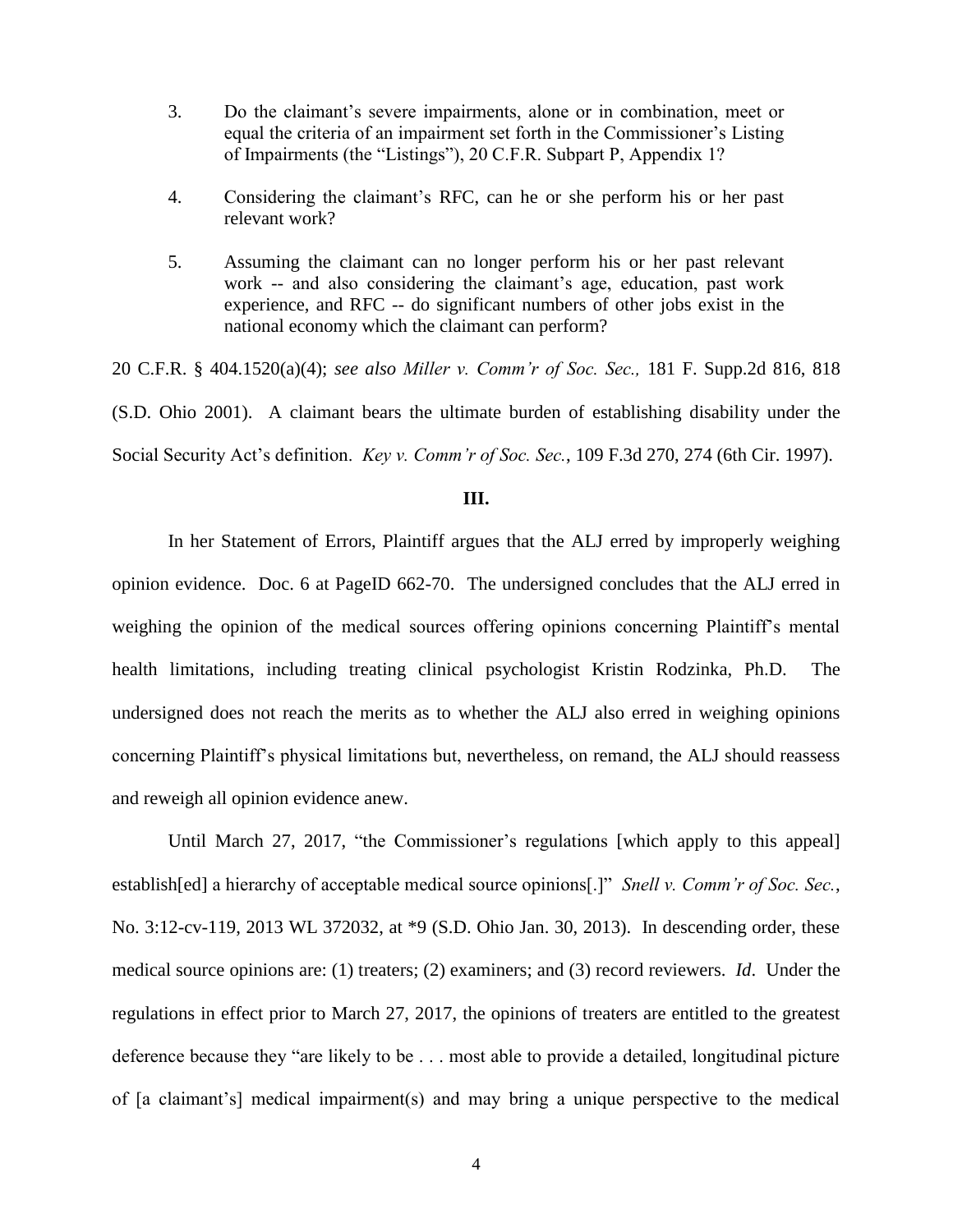evidence that cannot be obtained from the objective medical findings alone or from reports of individual examinations[.]" 20 C.F.R. § 404.1527(c)(2).

A treater's opinion must be given "controlling weight" if "well-supported by medically acceptable clinical and laboratory diagnostic techniques and . . . not inconsistent with the other substantial evidence in [the] case record." *LaRiccia v. Comm'r of Soc. Sec.*, 549 F. App'x 377, 384 (6th Cir. 2013). Even if a treater's opinion is not entitled to controlling weight, "the ALJ must still determine how much weight is appropriate by considering a number of factors, including the length of the treatment relationship and the frequency of examination, the nature and extent of the treatment relationship, supportability of the opinion, consistency of the opinion with the record as a whole, and any specialization of the treating physician." *Blakley v. Comm'r of Soc. Sec.*, 581 F.3d 399, 406 (6th Cir. 2009); *see also* 20 C.F.R. § 404.1527(c).<sup>4</sup>

After treaters, "[n]ext in the hierarchy are examining physicians and psychologists, who often see and examine claimants only once." *Snell*, 2013 WL 372032, at \*9. Record reviewers are afforded the least deference and these "non-examining physicians' opinions are on the lowest rung of the hierarchy of medical source opinions." *Id*. Put simply, "[t]he regulations provide progressively more rigorous tests for weighing opinions as the ties between the source of the opinion and the individual [claimant] become weaker." *Id*. (citing SSR 96-6p, 1996 WL 374180, at \*2 (July 2, 1996)). In the absence of a controlling treating source opinion, an ALJ must "evaluate all medical opinions" with regard to the factors set forth in 20 C.F.R. § 404.1527(c), *i.e.*, length of treatment history; consistency of the opinion with other evidence; supportability;

 $\overline{\phantom{a}}$ 

<sup>&</sup>lt;sup>4</sup> In essence, "opinions of a treating source . . . must be analyzed under a two-step process, with care being taken not to conflate the steps." *Cadle v. Comm'r of Soc. Sec.*, No. 5:12-cv-3071, 2013 WL 5173127, at \*5 (N.D. Ohio Sept. 12, 2013). Initially, "the opinion must be examined to determine if it is entitled to controlling weight" and "[o]nly if . . . the ALJ does not give controlling weight to the treating physician's opinion is the opinion subjected to another analysis based on the particulars of" 20 C.F.R. § 404.1527. *Id*.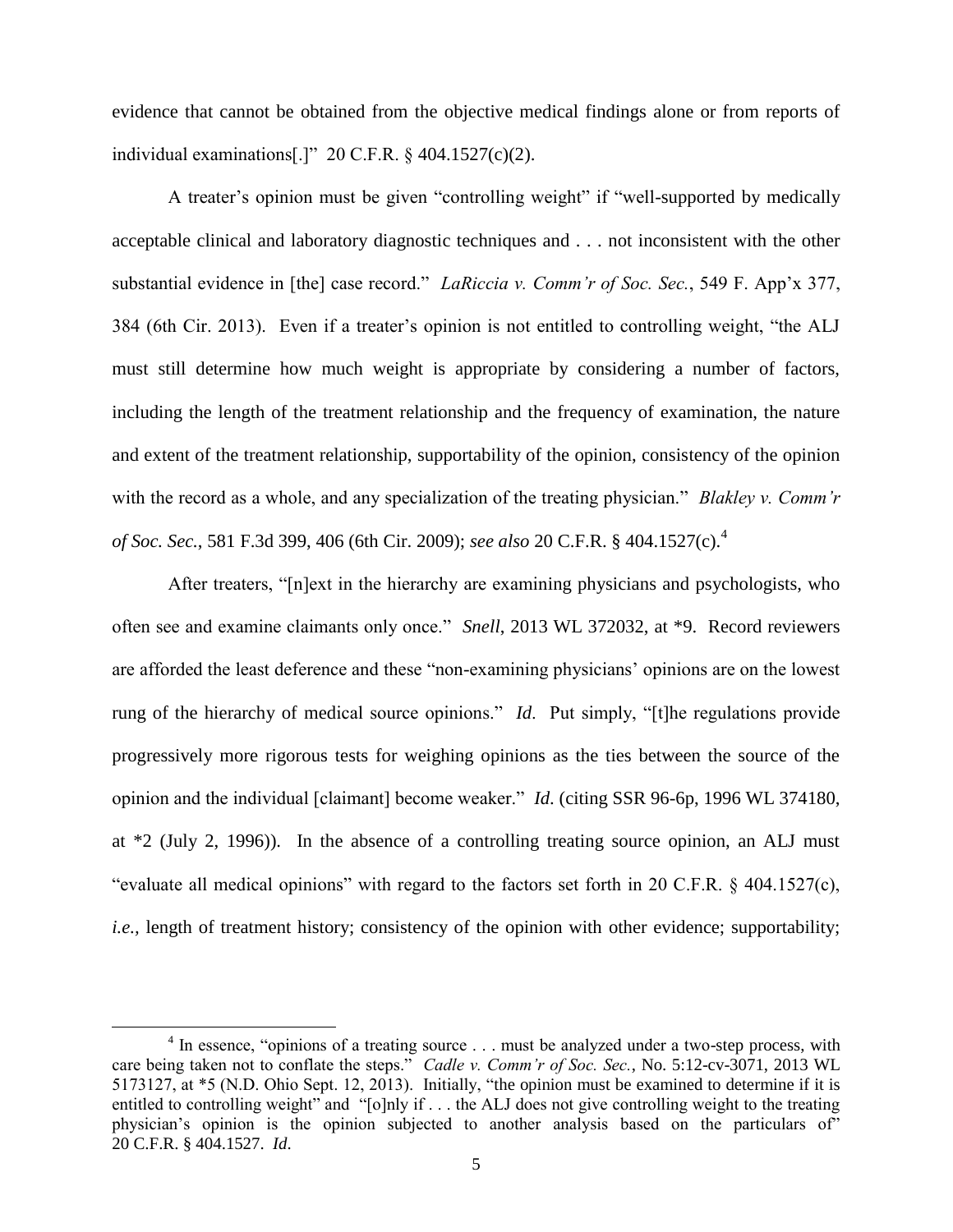and specialty or expertise in the medical field related to the individual's impairment(s). *Walton v. Comm'r of Soc. Sec.*, No. 97-2030, 1999 WL 506979, at \*2 (6th Cir. June 7, 1999).

In this case, Dr. Rodzinka, "[a]fter comprehensive assessment[,]" found "it . . . clear that [Plaintiff] is struggling with military sexual trauma (MST) related PTSD, including symptoms related to re-experiencing, avoidance, altered mood and beliefs, and trauma related arousal symptoms (e.g., sleep disturbance, anxiety)." PageID 604. According to Dr. Rodzinka, Plaintiff's "PTSD has impacted her functioning, including in areas such as employment and social functioning, as evidenced by severe anxiety and panic attacks resulting in an inability to attend work, social withdrawal from friends and family, and avoidance of formerly valued activities." *Id*. In other words, Plaintiff would experience problems attending work regularly<sup>5</sup> and in interacting with others. *See id*.

In assessing acceptable medical source evidence, the ALJ gave only "partial weight" to Dr. Rodzinka's opinion. PageID 76. Specifically, the ALJ stated that:

> While Dr. Rodzinka has been treating the claimant, and the treatment records do indicate issues with trust and social withdrawal, they do not indicate that in ability to perform all types of work. Again, this is also a determination reserved for the Commissioner. It is also noted that Dr. Rodzinka's opinion suggests that the claimant has severe difficulty with her social functioning and the claimant denied having any friends at the hearing, but her treatment records indicate that she had a boyfriend within the past several years and that she has had a roommate who is reportedly, "like her big brother."

*Id.* The Court finds error in the ALJ's assessment of Dr. Rodzinka's opinion.

 $\overline{\phantom{a}}$ 

Initially, the Court notes that, despite the fact that Dr. Rodzinka is a treating clinical psychologist, the ALJ never specifically mentioned the concept of controlling weight or

 $5$  Examining clinical psychologist Donald J. Kramer, Ph.D. also noted Plaintiff's "significant" problems at times with work attendance because of her anxiety and depression." PageID 391. Dr. Kramer, noting that Plaintiff appeared tearful, "very anxious and ill at ease" during his examination of her, never discounted Plaintiff's statements that "she would miss work a lot at times because of anxiety" but, instead, concluded only that Plaintiff "comes across as a woman whose stress tolerance and coping skills are quite weak because of her high level of anxiety, and she appears to be in need of psychological intervention." PageID 302.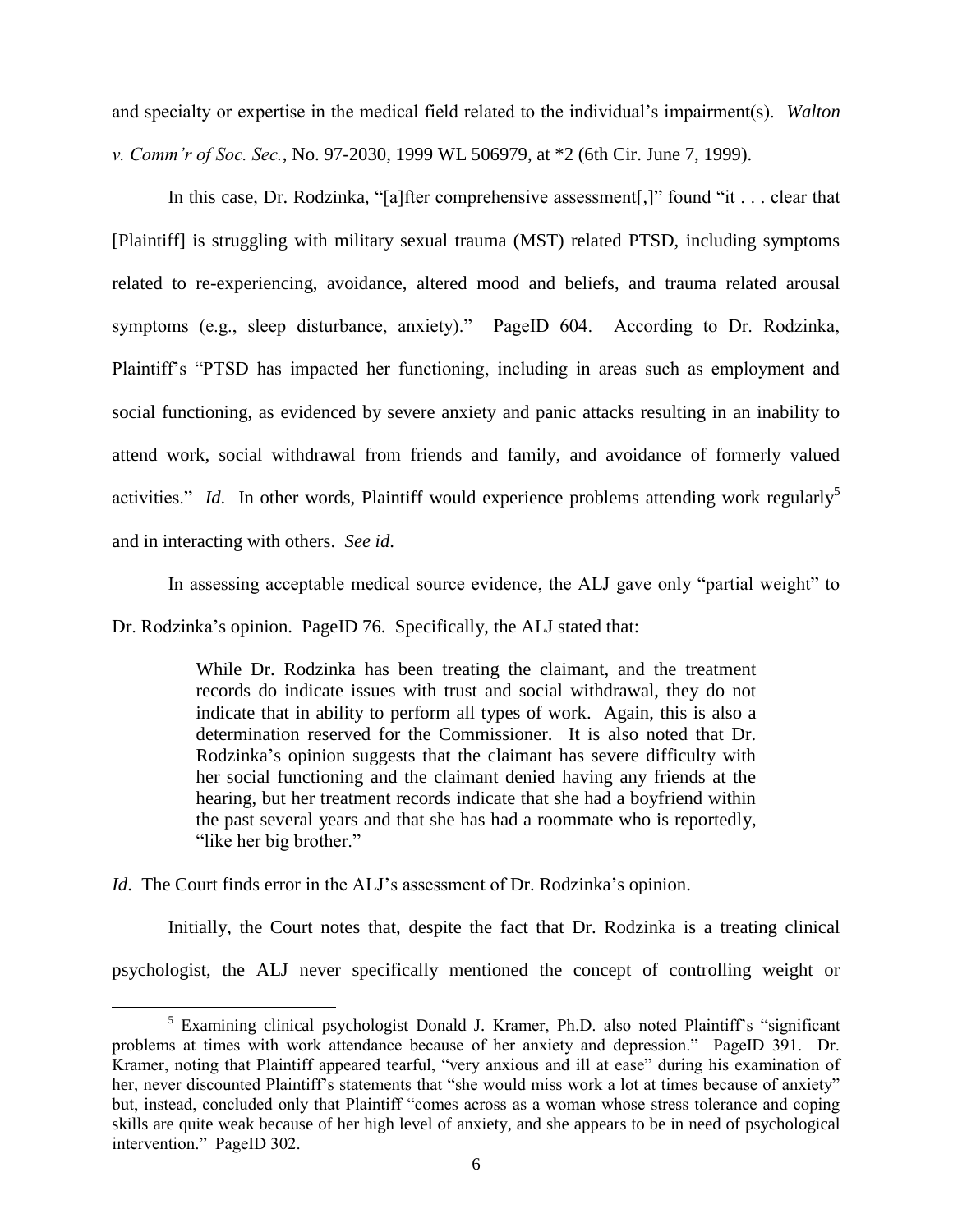specifically declined to afford this treater's opinion controlling weight. PageID 88; *see also Wilson v. Comm'r of Soc. Sec.*, 378 F.3d 541, 544 (6th Cir. 2004) (stating that the regulations are designed to "ensure[ ] that the ALJ applies the treating physician rule and permits meaningful review of the ALJ's application of the rule"). Nowhere does the ALJ specifically analyze whether Dr. Rodzinka's conclusions are "well supported by medically acceptable clinical and laboratory diagnostic techniques and . . . not inconsistent with other substantial evidence in the case record." *See* 20 C.F.R. § 404.1527(c). As noted by this Court on numerous occasions, such failure is reversible error because it "deprives the Court of the opportunity to meaningfully review whether [the ALJ] undertook the 'two-step inquiry' required when analyzing treating source opinions." *See, e.g., Marks v. Colvin*, 201 F. Supp. 3d 870, 882 (S.D. Ohio 2016).

The Court also notes that, while the ALJ purportedly gave Dr. Rodzinka's opinion "partial weight," *i.e.*, some weight, it is not clear what portion of her opinion was credited, and which portion was discredited. *See Sanders v. Comm'r of Soc. Sec.*, No. 1:13-CV-481, 2014 WL 3899288, at \*13 (S.D. Ohio Aug. 11, 2014) (finding error where the ALJ gave some weight to an opinion "without explaining which portion . . . he was crediting"); *Baskin v. Colvin*, No. 3:11- 0948, 2013 WL 1149597, at \*17 (M.D. Tenn. Mar. 19, 2013), *report and recommendation adopted*, No. 3:11-CV-0948, 2013 WL 1405962 (M.D. Tenn. Apr. 8, 2013) (finding error where the ALJ "did not explain which portions of their opinions he credited and which portions he discounted").

In fact, in analyzing Dr. Rodzinka's opinion, the ALJ focused on Plaintiff's ability to have a relationship with a boyfriend "within the past several years" and her relationship with a roommate. PageID 76. The ALJ apparently pointed to these relationships in an effort to undermine the severity of Plaintiff's ability to socially interact with others. PageID 76. However, the ALJ appears to have accepted the fact that Plaintiff was limited in her ability to socially interact by finding her unable have contact with the public, but able to occasionally have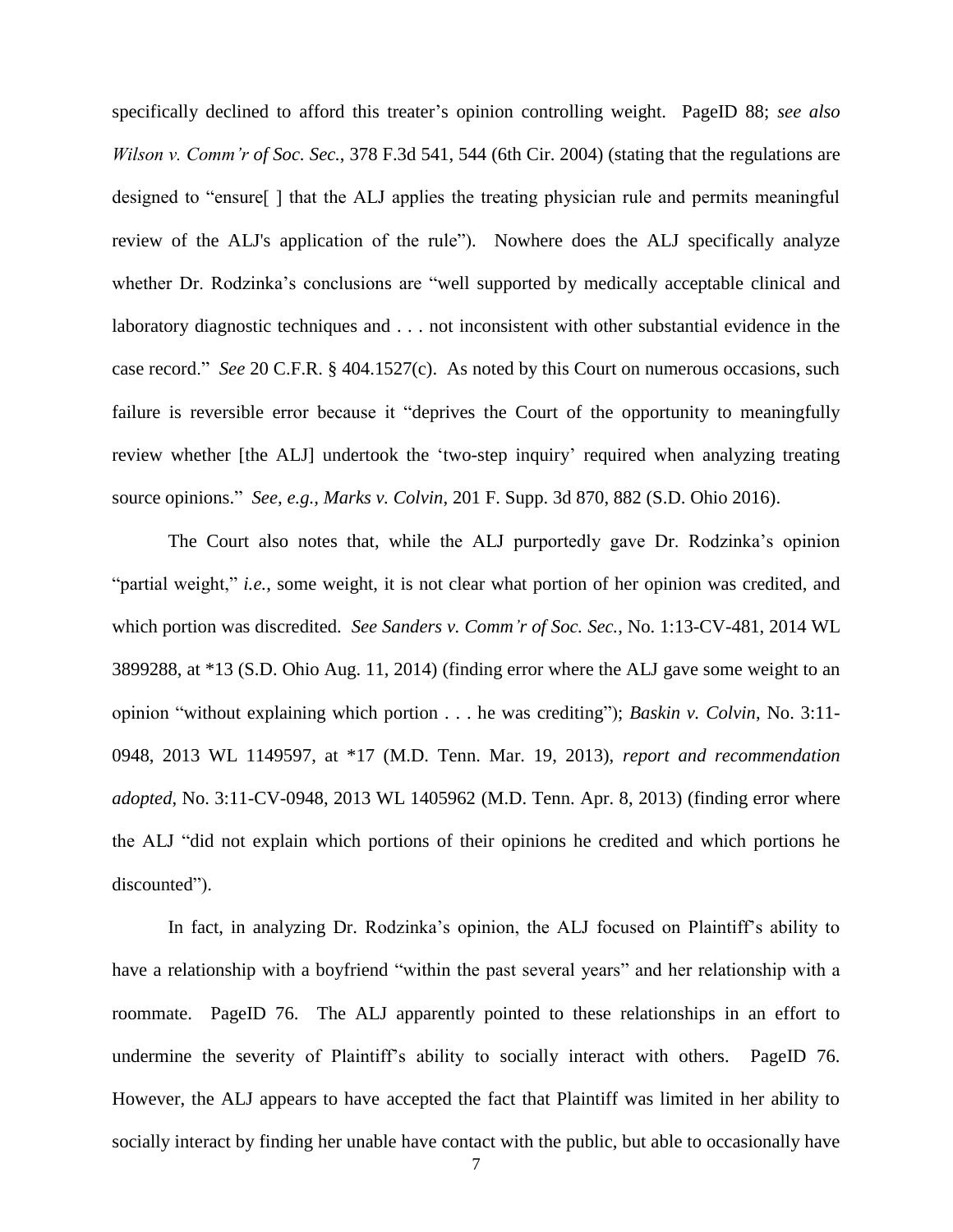contact with co-workers and supervisors. PageID 72-73. The ALJ pointed to nothing in the record questioning Dr. Rodzinka's opinion regarding Plaintiff's inability to regularly attend work. *See* PageID 76. Thus, the ALJ's failure to explain the rejection of Dr. Rodzinka's opinion concerning Plaintiff's "inability to attend work" amounts to a lack of substantial evidence supporting such rejection.<sup>6</sup>

Accordingly, based upon all of the foregoing, the ALJ's non-disability finding is unsupported by substantial evidence and should be reversed.

#### **IV.**

When, as here, the ALJ's non-disability determination is unsupported by substantial evidence, the Court must determine whether to reverse and remand the matter for rehearing, or to reverse and order an award of benefits. The Court has authority to affirm, modify or reverse the Commissioner's decision "with or without remanding the cause for rehearing." 42 U.S.C. § 405(g); *Melkonyan v. Sullivan*, 501 U.S. 89, 100 (1991). Generally, benefits may be awarded immediately "only if all essential factual issues have been resolved and the record adequately establishes a plaintiff's entitlement to benefits." *Faucher v. Sec'y of Health & Human Servs.*, 17 F.3d 171, 176 (6th Cir. 1994); *see also Abbott v. Sullivan*, 905 F.2d 918, 927 (6th Cir. 1990); *Varley v. Sec'y of Health & Human Servs.*, 820 F.2d 777, 782 (6th Cir. 1987). Here, the

l <sup>6</sup> The ALJ must meaningfully explain why certain limitations are not included in the RFC determination -- especially when such limitations are set forth in opinions the ALJ weighs favorably. *O'Ryan v. Comm'r of Soc. Sec.*, No. 3:14-CV-125, 2015 WL 6889607, at \*4 (S.D. Ohio July 30, 2015), *report and recommendation adopted*, No. 3:14-CV-125, 2015 WL 4934190 (S.D. Ohio Aug. 18, 2015); *Howard v. Comm'r of Soc. Sec.*, No. 3:14-CV-364, 2015 WL 8213614, at \*4 (S.D. Ohio Dec. 9, 2015), *report and recommendation adopted*, No. 3:14-CV-364, 2016 WL 99114 (S.D. Ohio Jan. 7, 2016); *see also* SSR 96-8p, 1996 WL 374184, at \*7 (July 2, 1996) (stating that, "[i]f the RFC assessment conflicts with an opinion from a medical source, the adjudicator must explain why the opinion was not adopted"); *Hann v. Colvin*, No. 12-cv-06234-JCS, 2014 WL 1382063, at \*22 (N.D. Cal. Mar. 28, 2014) (finding that "where an ALJ has already found a physician's opinions to be credible and concrete, an ALJ can err by omitting aspects of that physician's opinions from the RFC"); *Stoddard v. Astrue*, No. 3:09-cv-91, 2010 WL 3723924, at \*1 (E.D. Tenn. Feb. 19, 2010); *Washington v. Colvin*, No. 13–1147–SAC, 2014 WL 4145547, at \*3 (D. Kan. Aug. 19, 2014) (finding the ALJ's "failure to either include [certain] limitations [as opined by a medical source], or explain why they were not included in the RFC findings, [to be] especially problematic in light of the fact that the ALJ accorded "substantial" weight to [the medical source's] opinions").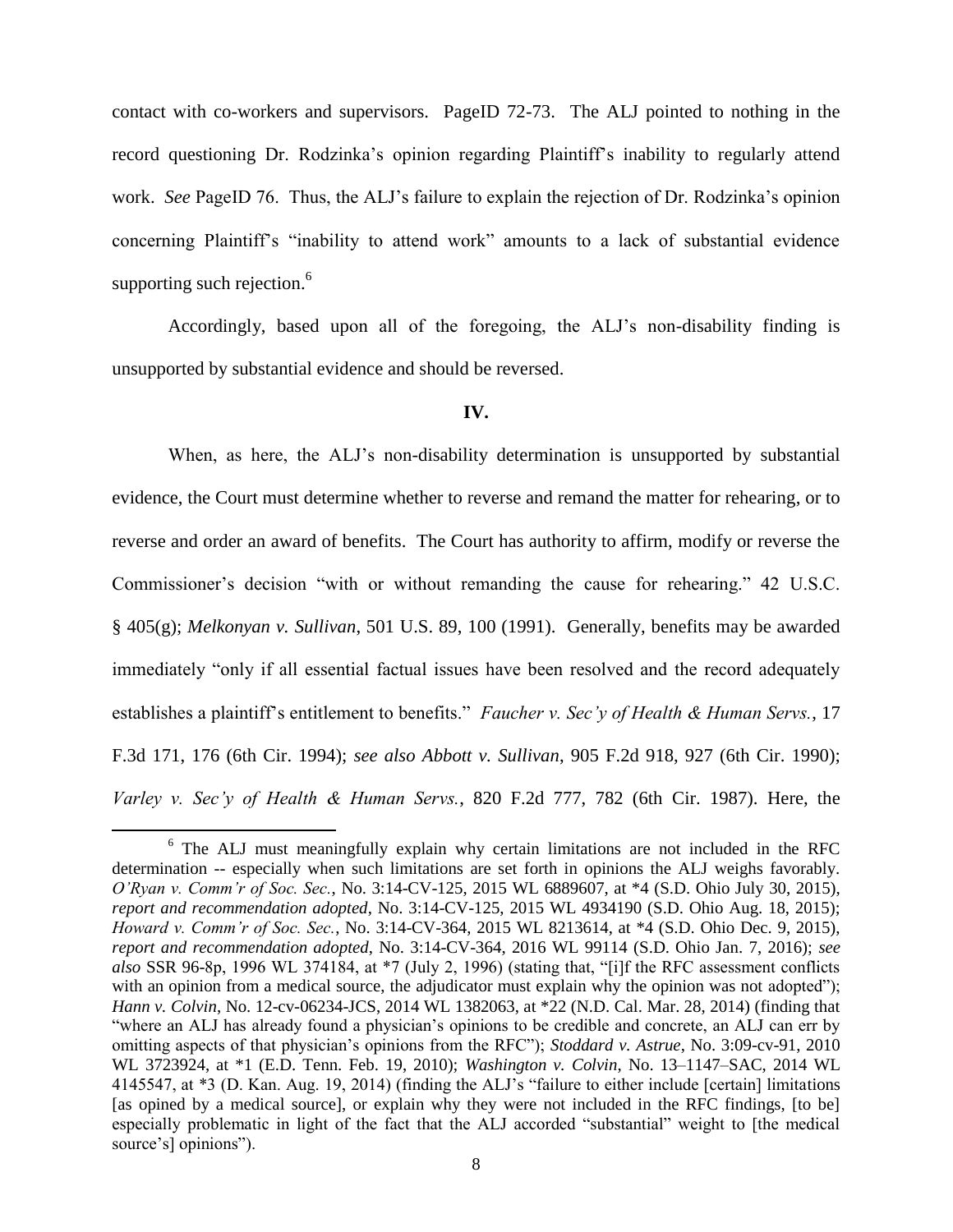undersigned finds that evidence of disability is not overwhelming and that a remand for further proceedings is proper.

# **V.**

## **IT IS THEREFORE RECOMMENDED THAT**:

- 1. The Commissioner's non-disability finding be found unsupported by substantial evidence, and **REVERSED**;
- 2. This matter be **REMANDED** to the Commissioner under the Fourth Sentence of 42 U.S.C. § 405(g) for proceedings consistent with this opinion; and
- 3. This case be **CLOSED**.

Date: <u>June 5, 2017</u> S/ Michael J. Newman Michael J. Newman United States Magistrate Judge